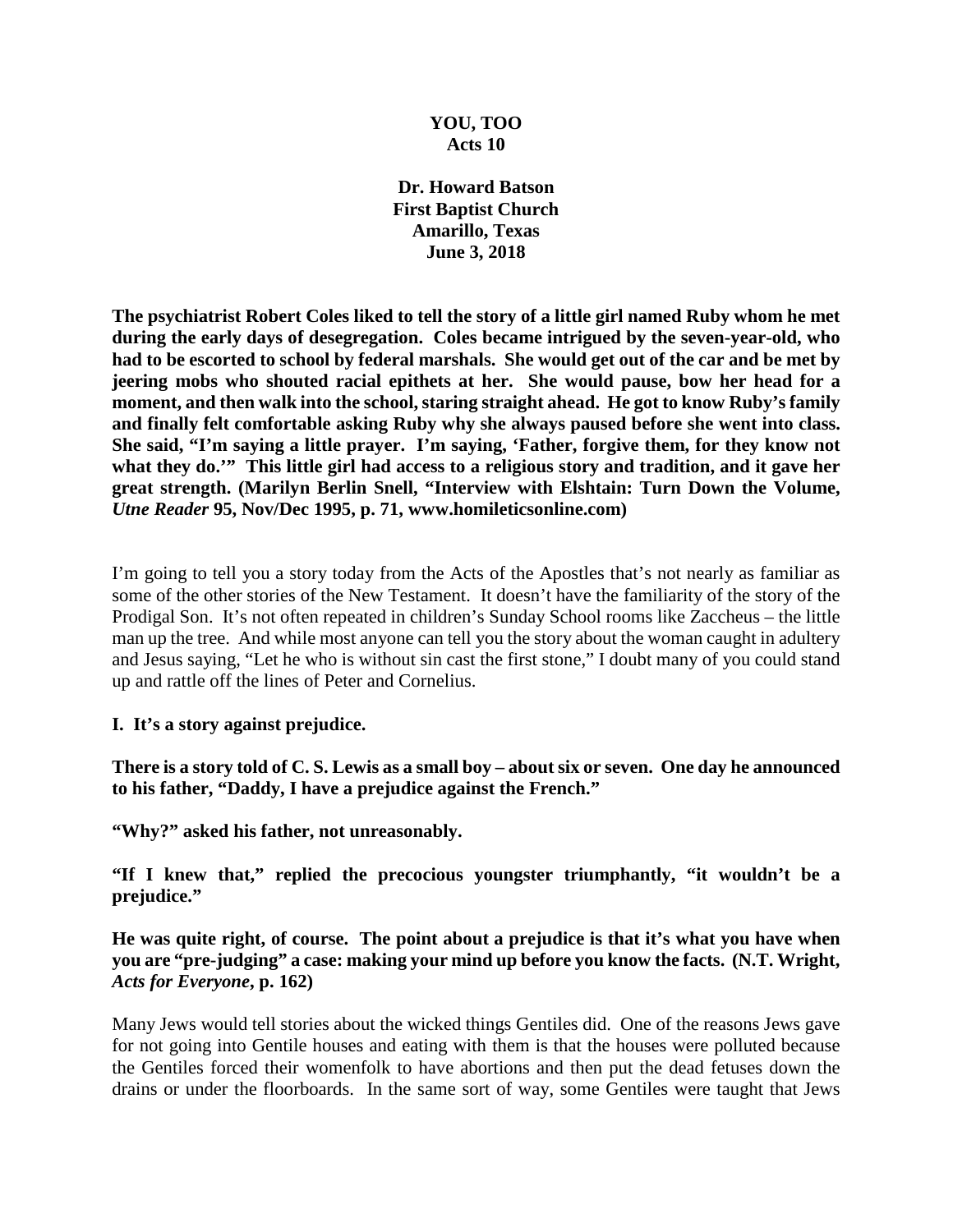were stuck-up, unsociable people, because they wouldn't eat pork (which was the cheapest meat available in most places), because they insisted on having a day off work each week, and because they wouldn't join in with normal social activities, like the parties which went on around pagan temples and the great games which celebrated the gods, or sometimes the emperors. Some even said that Jews robbed the pagan temples because they didn't believe the pagan divinities were real.

In Acts 10, Peter has to lose his prejudice.

In Acts 1:8, we have the programmatic passage for this book. "Tell the Good News, beginning in Jerusalem, Judea, Samaria, and the remotest part of the earth."

With the Day of Pentecost, we saw the gospel in Jerusalem (Acts 2). Then we saw the gospel in Samaria (Acts 8). Peter and John laid hands on the Samaritans who were experiencing a revival before they received the Holy Spirit. God designed it this way so Peter and John could see that these half-breed Jews were, indeed, partakers of the promises of God.

We've seen the Ethiopian who (chapter 8) called for the chariot to stop so that he could be baptized in the pool of water.

But this time, it's even a despised Roman who is included in the story of Jesus.

The place was Caesarea. The time was somewhere around the middle of the first century. It was an ordinary day, or so it seemed, until it becomes life-changing for Cornelius.

Cornelius was a Roman soldier. I know what you're thinking – he was the bad guy, the villain. But not Cornelius. He was different. It's true that he was a member of the Roman army, which was the occupational army over the people of God. In fact, he was what we'd call a captain today. He was over 100 men. He was stationed in the city of Caesarea – in the coastal plans of Sharon in northern Palestine, on the shores of the Mediterranean – about 65 miles northwest of Jerusalem. The city, Caesarea, was named in honor of Caesar Augustus, adopted heir of Julius Caesar. Herod the Great, that evil king who had all the infants slain at the birth of Jesus, had made Caesarea into a great harbor, renamed the city for Caesar Augustus, and created Caesarea into the Roman capital of the province of Judea.

It's a good guess that Cornelius, as a centurion, was over the archers who were to protect the fresh water supply at Caesarea.

This was one Roman soldier with a sincere and a pure heart. He feared and revered the God of the Jews. To be sure, he wasn't Jewish. He was a Gentile, but he had seen how bankrupt paganism really was – with all of its little gods and meaningless rituals. He had become interested in the Jewish God, the one God, the Creator, the giver of the law. He prayed to the Jewish God. He was even respected by a lot of Jews.

He did not know a lot about God, but he knew that He must be the true, supreme being. In fact, he lived out his faith in a real way. We are told that he was generous in giving alms and money to further God's kingdom. A noble and spiritually sensitive Roman army officer, he was the Gentile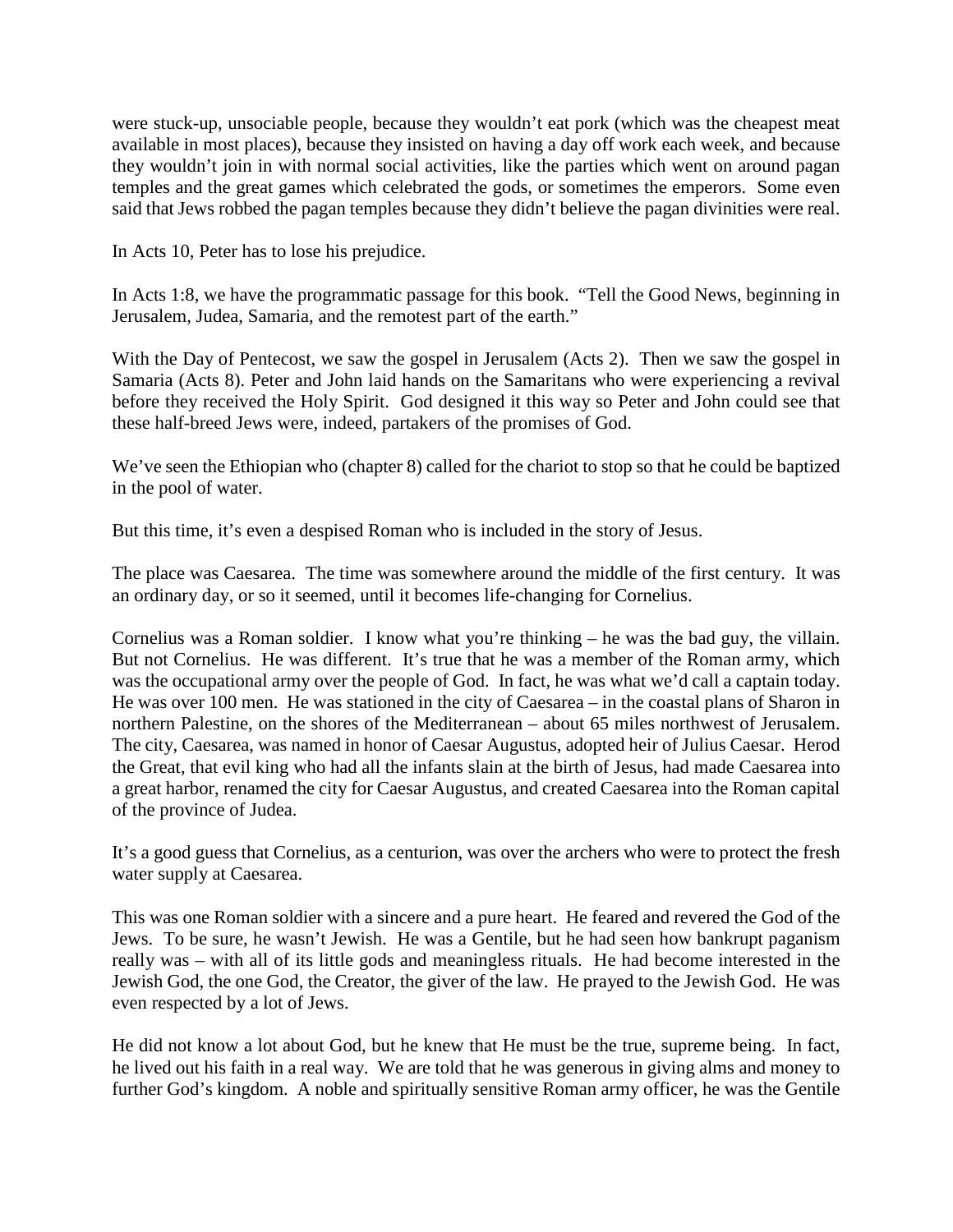that "stretched out his hands, longing for the other shore," longing to have a relationship with the God of the Jews.

Unfortunately, the Jews had taken their blessing and made it a point of privilege. When God chose Israel to bless one family, the family of Abraham, He really intended to bless all the families of the earth. So the psalmist and the prophets foretold a day when God's Messiah would inherit the nations, the Lord's servant would be their light, and all nations would flow into the Lord's House. God would pour out His Spirit on all humankind.

The tragedy was that Israel had twisted the doctrine of election into one of favoritism, become filled with racial pride and hatred. They despised the Gentiles as dogs and developed traditions which kept them apart. No Orthodox Jew would even enter the house of a Gentile, much less invite him into his home.

Before Gentiles could become part of the church, a church that found its birth in Jewish roots, this extreme racial prejudice had to be overcome.

It was three o'clock in the afternoon – a time of prayer among the Jews. Suddenly Cornelius had a vision of an angel of God – an angel of God had come to him, an unworthy Gentile. The angel, in fact, knew his name: Cornelius.

It was a terrifying moment. Yes, he wanted to have a relationship with God, but he'd never dreamed it would happen this way. His heart was pounding. His eyes grew to the size of saucers. All he could do was stare.

Cornelius might have explained it this way:

*What was I to do? There I stood, with my eyes fixed upon the angel, the angel who had called me by my name. And somehow I muttered, ever so weakly, "What is it Lord?" I had been praying to God a lot, but just like you, I never imagined that God would speak back to me – at least not this way. The angel answered, "Cornelius, your prayers to God and your offerings have ascended as a memorial before God."* 

*Then the Lord gave me some very specific instructions. "Send some of your men to Joppa and send for a man named Peter. He is staying at the house of Simon, a leather-worker, whose house is located by the sea."* 

*I didn't know who Peter was. I didn't know who this Simon was, either. I didn't know why the Lord wanted me to go to Joppa to find Peter, but if you ever have the good fortune to be commanded by God's angel to do something, you will understand my response. You just do it. Whatever this magnificent creature might ask of me, I was ready to act now and ask questions later.* 

When God calls, be ready to respond. Sometimes what He asks you to do may seem an odd request, but obedience in faith is the only trusting response. Selected obedience is not obedience at all. It's convenience.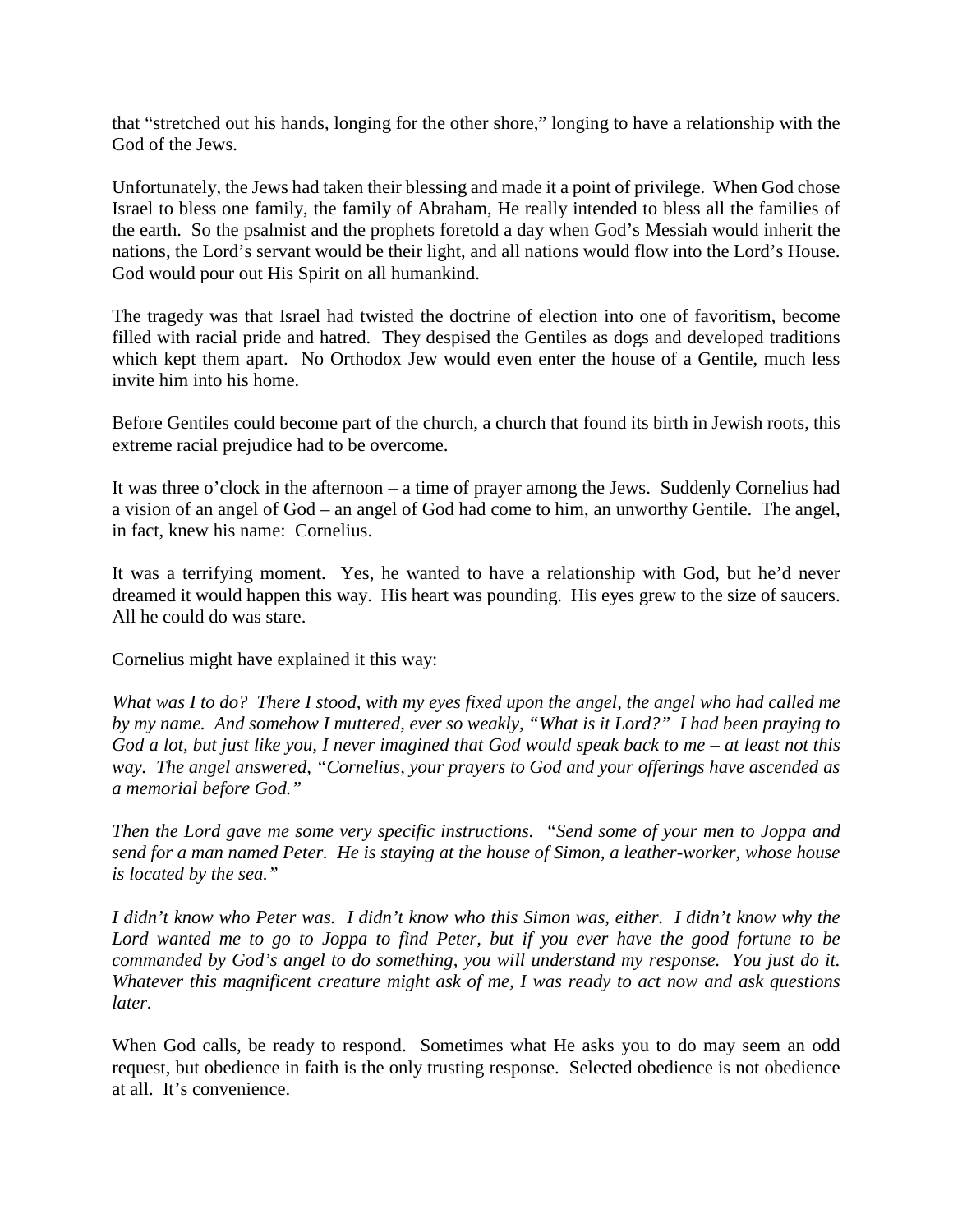So I summoned two of my household servants, trusted men, and one of my best soldiers, explained to them that they were to go to the city of Joppa, to Simon's house near the sea, and seek a fellow by the name of Peter. Even as my men were approaching the city of Joppa, Peter went upon the rooftop of Simon's house looking for solitude and shade under the awning, a cooling breeze from the sea. He became hungry. It went something like this:

*I, Peter, was praying, and as I was praying I became hungry. My host was having the food prepared, and I fell into a trance and saw a vision, a dream. It was strange, as dreams so often are. Bizarre in some sense.* 

*I saw the sky open up, and a great sheet was coming down. It was being laid down by its four corners to the ground. In that sheet were all kinds of animals – a camel, a crocodile, a rabbit, a pig, a lizard, an eagle, an ostrich, and an owl. A buzzard, a bat, a stork, a mouse, and a chameleon. All animals that are considered unclean. All animals that, as religious people, we had been taught not even to touch much less to eat.*

*But there it was, a sheet – something like a flying carpet – descending to earth, with all these filthy animals. What could this possibly mean.* 

*If it were not enough that I had to see this zoo with the dirty dozen before me, the voice that I heard made things all the worse. "Get up, Peter. Kill these animals and eat them." Of course, you know what I, a law-abiding Jew, said. "No way, Lord, for I've always followed your dietary restrictions in the book of Moses. I'm hungry, but I'm not hungry enough to eat these filthy animals."*

*And the voice gave the command a second time. "What God has called clean, no longer consider it unclean." This happened yet a third time.* 

*And suddenly the sheet and all the animals were taken back into the sky. There I sat, wondering what could this possibly mean. Me, a Jew, being commanded by the Lord no longer to consider as unclean what He declares as clean. There I sat, perplexed, and by now my appetite, my hunger was gone. If you'd been told to eat a lizard, your appetite would leave you as well.*

*There I was, pondering, when I heard some men coming to the gate. And they were shouting, "Is a man called Peter staying here?" Again, the Spirit spoke to me. "Peter, go with these men without fear, for I, Myself, have sent them for you." I left the roof and hurried to meet these men who had been sent by the Spirit.* 

*"I am Peter. I am he. I'm the one."* 

*These men explained that a centurion by the name of Cornelius, a man who loved God, was told by God to come for me that I might preach at his house. Of course, I would have thought them crazy had not the Spirit already confirmed His approval.*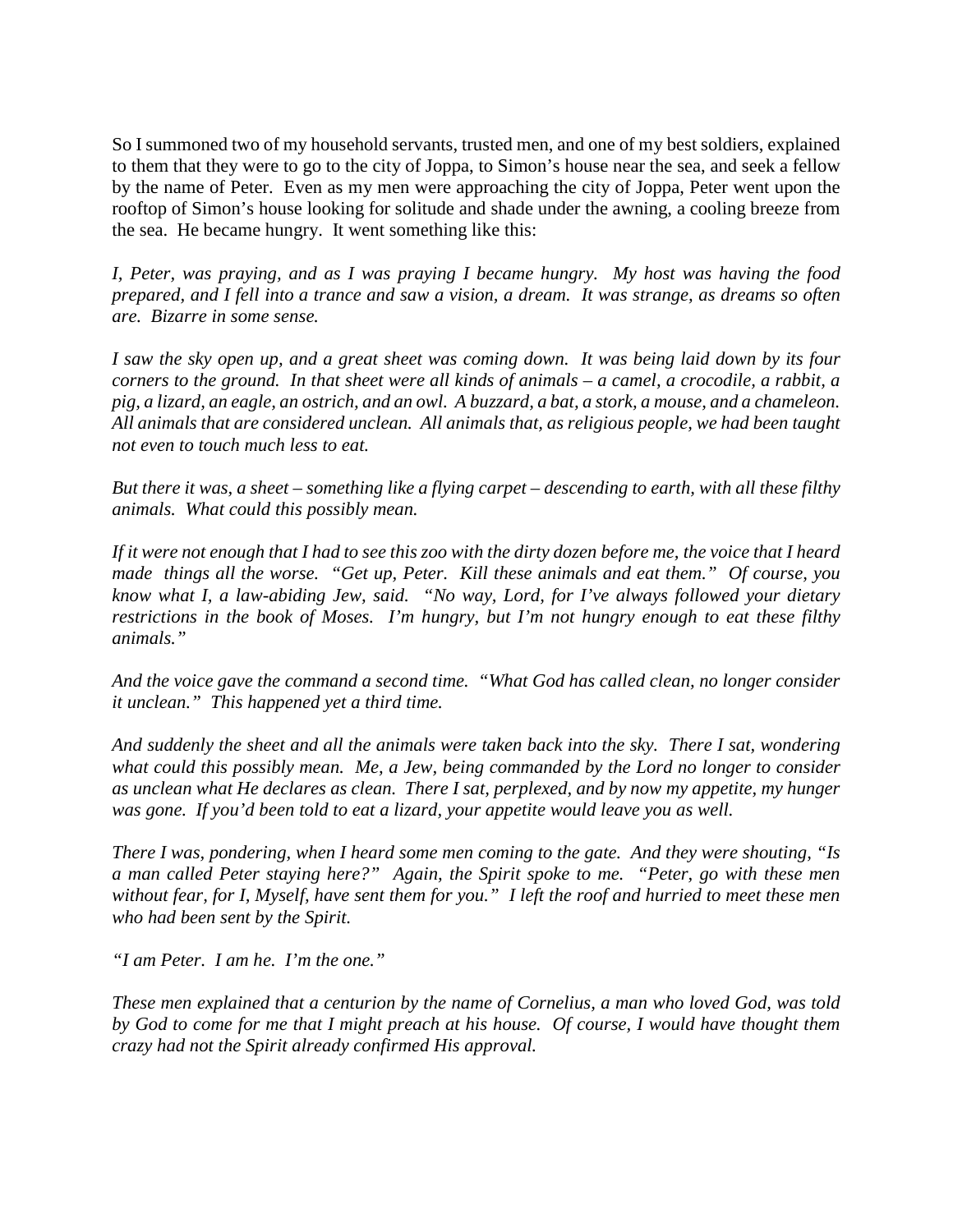*They spent the night with Simon the tanner. Early the next morning we woke, and I took some friends from Joppa as we made our way to Caesarea, a thirty mile walk. Cornelius was expecting us. He told everyone about his vision. Some thought he had been in the heat too long or was losing his mind, but many came. Many were curious.*

*As he saw me, Cornelius fell at my feet and began to worship me. I quickly put a stop to this. "Cornelius, I'm just a man like you. Get up. Get up." I knew it was against the law of God to talk to these foreigners, these Gentiles. But I could not get the vision of the sheet of animals and the word of God, "Don't call anything unclean that God has cleansed," out of my mind.* 

*And I began for the first time to understand the vision that God had sent me. He wasn't talking about pigs. He was talking about people. I should not call any man unholy or unclean or unfit for God's love and for His Kingdom.*

*"So I'm here, but why did you send for me?" Cornelius explained that four days ago and angel in shining clothes sat before him and told him to go and to get me. So I began to preach the good news of God's acting in history through His Son, Jesus Christ. My sermon went something like this:*

*"Now I realize that God does not show favoritism based on nationality. God accepts people from every nation who fear him and who do what is right. Surely you have heard what happened, how a man called Jesus was baptized by John. How he was anointed by the Holy Spirit and with the power of God, how He traveled many places doing good works, healing people. He could heal because God was with Him.* 

*"We saw everything that happened to Him in Jerusalem. They killed Him by hanging Him on a cross. But God – God raised Him on the third day, and many saw Him. Everyone did not see Him, but only those whom God chose beforehand to witness such things. Why, some of us even ate and drank with Him after He was resurrected. And He commanded us to preach, to tell everyone that God has appointed Him as the judge of both the living and the dead. All the prophets testify about Him, that all who repent and believe in Him will receive forgiveness for their sins through His name."* 

*Even as I was speaking the words of my sermon, the Holy Spirit came and fell upon all who heard my message. My traveling companions from Joppa could not believe it. How could God, the God of the nation of Israel, pour out His Spirit upon the Gentiles, non-Jews? These Gentiles were praising God, and no one could deny it. Can anyone try to keep these Gentiles from being baptized in the church when they have already been saved, already been baptized by God's Holy Spirit, just as we have?*

*That was the first time that I realized the good news of the Gospel of God – the death and the resurrection of Jesus – was for everyone, and that I should never treat anyone differently because they are not just like me.*

## **II.****The message is for repentance, not tolerance.**